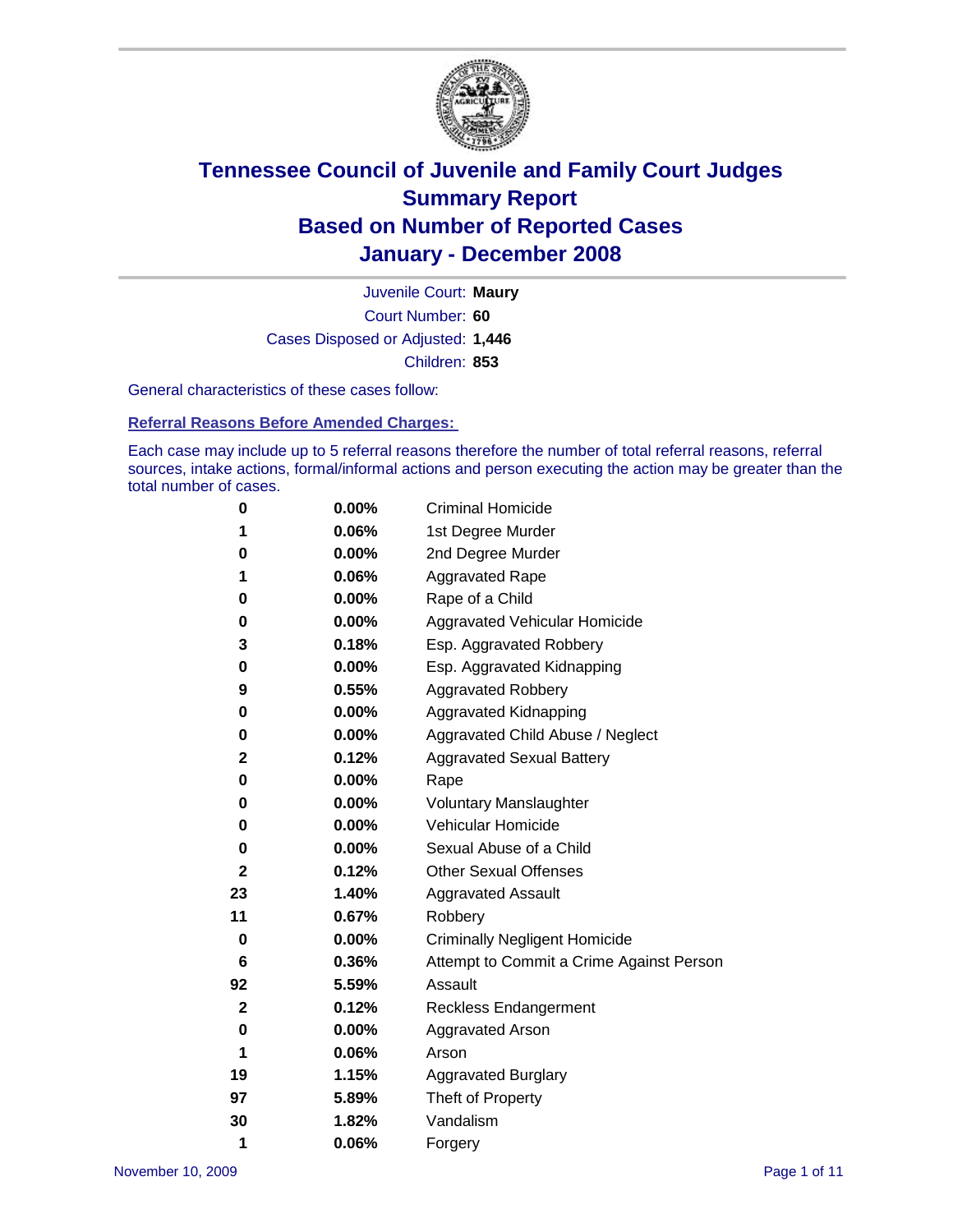

Court Number: **60** Juvenile Court: **Maury** Cases Disposed or Adjusted: **1,446** Children: **853**

#### **Referral Reasons Before Amended Charges:**

Each case may include up to 5 referral reasons therefore the number of total referral reasons, referral sources, intake actions, formal/informal actions and person executing the action may be greater than the total number of cases.

| 0              | 0.00%    | <b>Worthless Checks</b>                                     |
|----------------|----------|-------------------------------------------------------------|
| 4              | 0.24%    | Illegal Possession / Fraudulent Use of Credit / Debit Cards |
| 21             | 1.28%    | <b>Burglary</b>                                             |
| 1              | 0.06%    | Unauthorized Use of a Vehicle                               |
| 1              | 0.06%    | <b>Cruelty to Animals</b>                                   |
| 6              | 0.36%    | Sale of Controlled Substances                               |
| 24             | 1.46%    | <b>Other Drug Offenses</b>                                  |
| 76             | 4.62%    | Possession of Controlled Substances                         |
| $\mathbf 0$    | $0.00\%$ | <b>Criminal Attempt</b>                                     |
| 6              | 0.36%    | Carrying Weapons on School Property                         |
| 8              | 0.49%    | Unlawful Carrying / Possession of a Weapon                  |
| 14             | 0.85%    | <b>Evading Arrest</b>                                       |
| 10             | 0.61%    | Escape                                                      |
| 3              | 0.18%    | Driving Under Influence (DUI)                               |
| 45             | 2.73%    | Possession / Consumption of Alcohol                         |
| 9              | 0.55%    | Resisting Stop, Frisk, Halt, Arrest or Search               |
| 0              | 0.00%    | <b>Aggravated Criminal Trespass</b>                         |
| 6              | 0.36%    | Harassment                                                  |
| 0              | 0.00%    | Failure to Appear                                           |
| 7              | 0.43%    | Filing a False Police Report                                |
| 4              | 0.24%    | Criminal Impersonation                                      |
| 77             | 4.68%    | <b>Disorderly Conduct</b>                                   |
| $\overline{7}$ | 0.43%    | <b>Criminal Trespass</b>                                    |
| 6              | 0.36%    | <b>Public Intoxication</b>                                  |
| 0              | 0.00%    | Gambling                                                    |
| 235            | 14.28%   | Traffic                                                     |
| 4              | 0.24%    | <b>Local Ordinances</b>                                     |
| $\mathbf{2}$   | 0.12%    | Violation of Wildlife Regulations                           |
| 6              | 0.36%    | Contempt of Court                                           |
| 2              | 0.12%    | Violation of Probation                                      |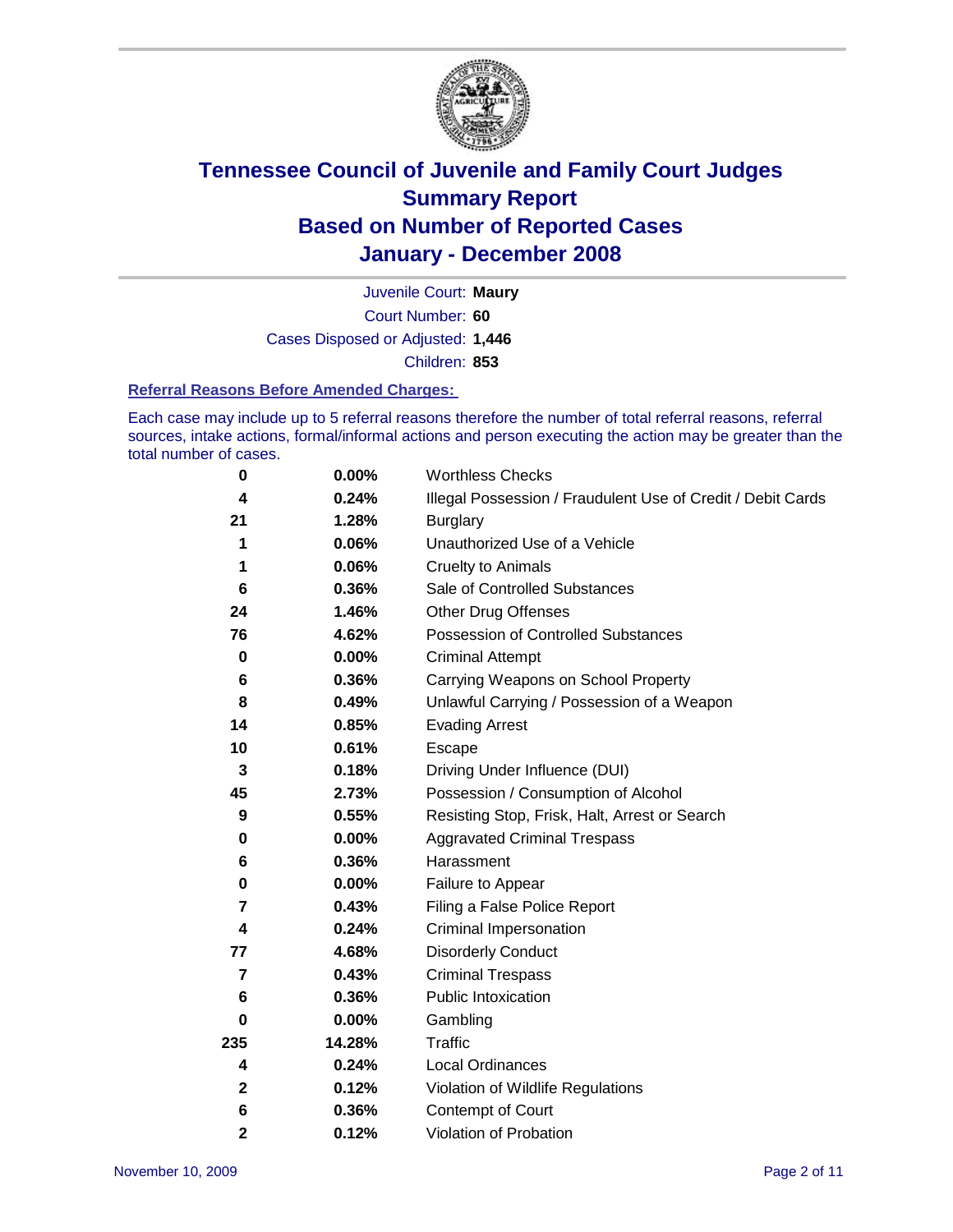

Court Number: **60** Juvenile Court: **Maury** Cases Disposed or Adjusted: **1,446** Children: **853**

#### **Referral Reasons Before Amended Charges:**

Each case may include up to 5 referral reasons therefore the number of total referral reasons, referral sources, intake actions, formal/informal actions and person executing the action may be greater than the total number of cases.

| $\bf{0}$ | 0.00%    | Violation of Aftercare                 |
|----------|----------|----------------------------------------|
| 72       | 4.37%    | <b>Unruly Behavior</b>                 |
| 164      | 9.96%    | Truancy                                |
| 86       | 5.22%    | In-State Runaway                       |
| $\bf{0}$ | 0.00%    | Out-of-State Runaway                   |
| 54       | 3.28%    | Possession of Tobacco Products         |
| $\bf{0}$ | $0.00\%$ | Violation of a Valid Court Order       |
| 63       | 3.83%    | Violation of Curfew                    |
| $\bf{0}$ | 0.00%    | Sexually Abused Child                  |
| $\bf{0}$ | $0.00\%$ | <b>Physically Abused Child</b>         |
| 176      | 10.69%   | Dependency / Neglect                   |
| 18       | 1.09%    | <b>Termination of Parental Rights</b>  |
| 0        | $0.00\%$ | <b>Violation of Pretrial Diversion</b> |
| 0        | $0.00\%$ | Violation of Informal Adjustment       |
| 0        | 0.00%    | <b>Judicial Review</b>                 |
| 0        | $0.00\%$ | <b>Administrative Review</b>           |
| $\bf{0}$ | $0.00\%$ | <b>Foster Care Review</b>              |
| 29       | 1.76%    | Custody                                |
| 31       | 1.88%    | Visitation                             |
| 18       | 1.09%    | Paternity / Legitimation               |
| 4        | 0.24%    | <b>Child Support</b>                   |
| 1        | 0.06%    | <b>Request for Medical Treatment</b>   |
| 0        | 0.00%    | <b>Consent to Marry</b>                |
| 46       | 2.79%    | Other                                  |
| 1,646    | 100.00%  | <b>Total Referrals</b>                 |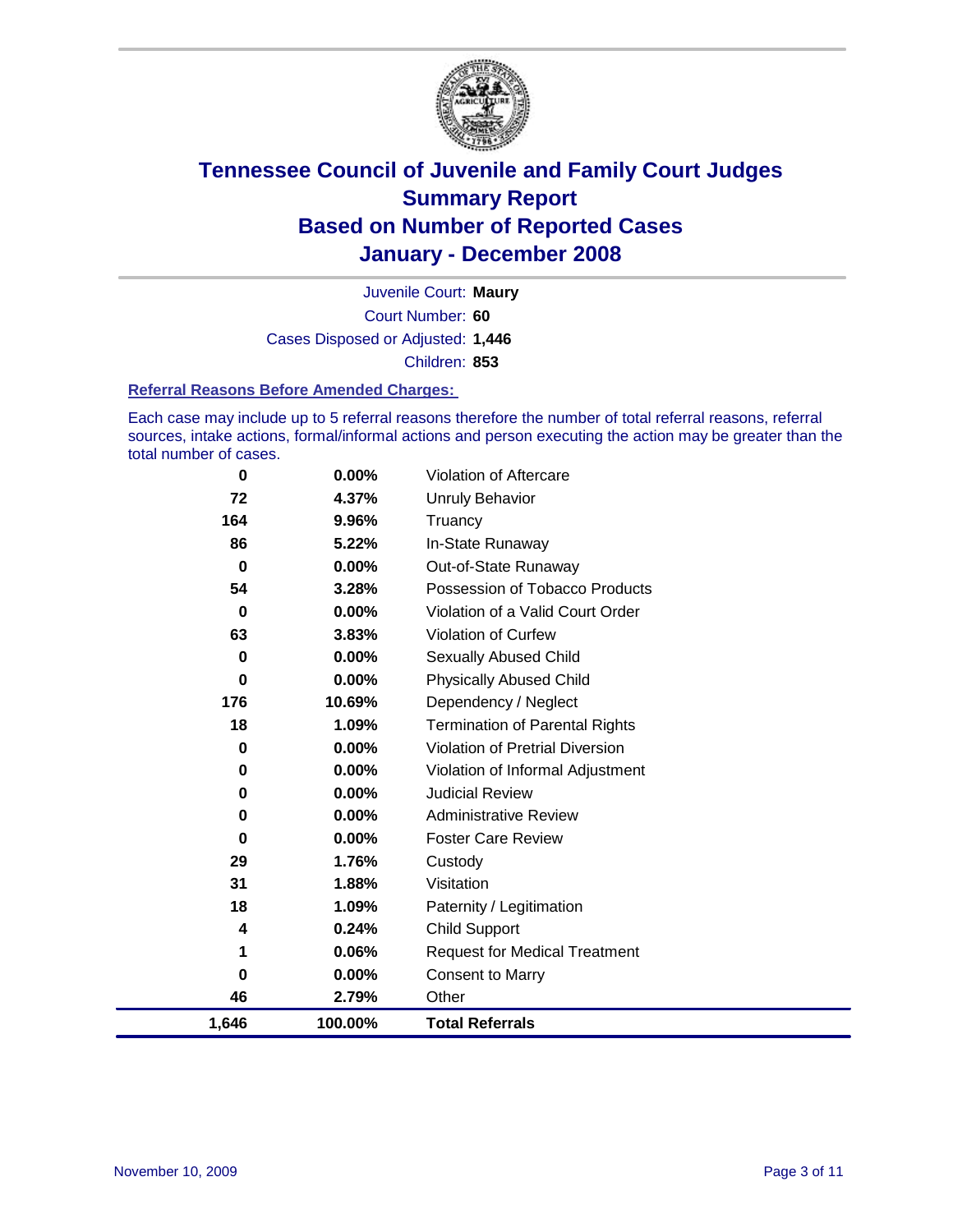

| Juvenile Court: Maury             |  |
|-----------------------------------|--|
| Court Number: 60                  |  |
| Cases Disposed or Adjusted: 1,446 |  |
| Children: 853                     |  |

### **Referral Sources: 1**

| 1,646        | 100.00%  | <b>Total Referral Sources</b>     |
|--------------|----------|-----------------------------------|
| 41           | 2.49%    | Other                             |
| 0            | 0.00%    | Unknown                           |
| 0            | 0.00%    | Hospital                          |
| 3            | 0.18%    | Child & Parent                    |
| 24           | 1.46%    | Victim                            |
| 1            | 0.06%    | <b>Other Court</b>                |
| $\mathbf{2}$ | 0.12%    | Social Agency                     |
| 16           | 0.97%    | <b>Court Staff</b>                |
| 0            | 0.00%    | <b>District Attorney's Office</b> |
| 0            | $0.00\%$ | <b>Other State Department</b>     |
| 78           | 4.74%    | <b>DCS</b>                        |
| 0            | 0.00%    | <b>CSA</b>                        |
| 138          | 8.38%    | School                            |
| 1            | 0.06%    | Self                              |
| 72           | 4.37%    | Relatives                         |
| 202          | 12.27%   | Parents                           |
|              | 64.88%   | Law Enforcement                   |
|              | 1,068    |                                   |

### **Age of Child at Referral: 2**

| 853 | 100.00% | <b>Total Child Count</b> |
|-----|---------|--------------------------|
| 0   | 0.00%   | Unknown                  |
| 0   | 0.00%   | Ages 19 and Over         |
| 191 | 22.39%  | Ages 17 through 18       |
| 283 | 33.18%  | Ages 15 through 16       |
| 125 | 14.65%  | Ages 13 through 14       |
| 62  | 7.27%   | Ages 11 through 12       |
| 192 | 22.51%  | Ages 10 and Under        |
|     |         |                          |

<sup>1</sup> If different than number of Referral Reasons (1646), verify accuracy of your court's data.

<sup>2</sup> One child could be counted in multiple categories, verify accuracy of your court's data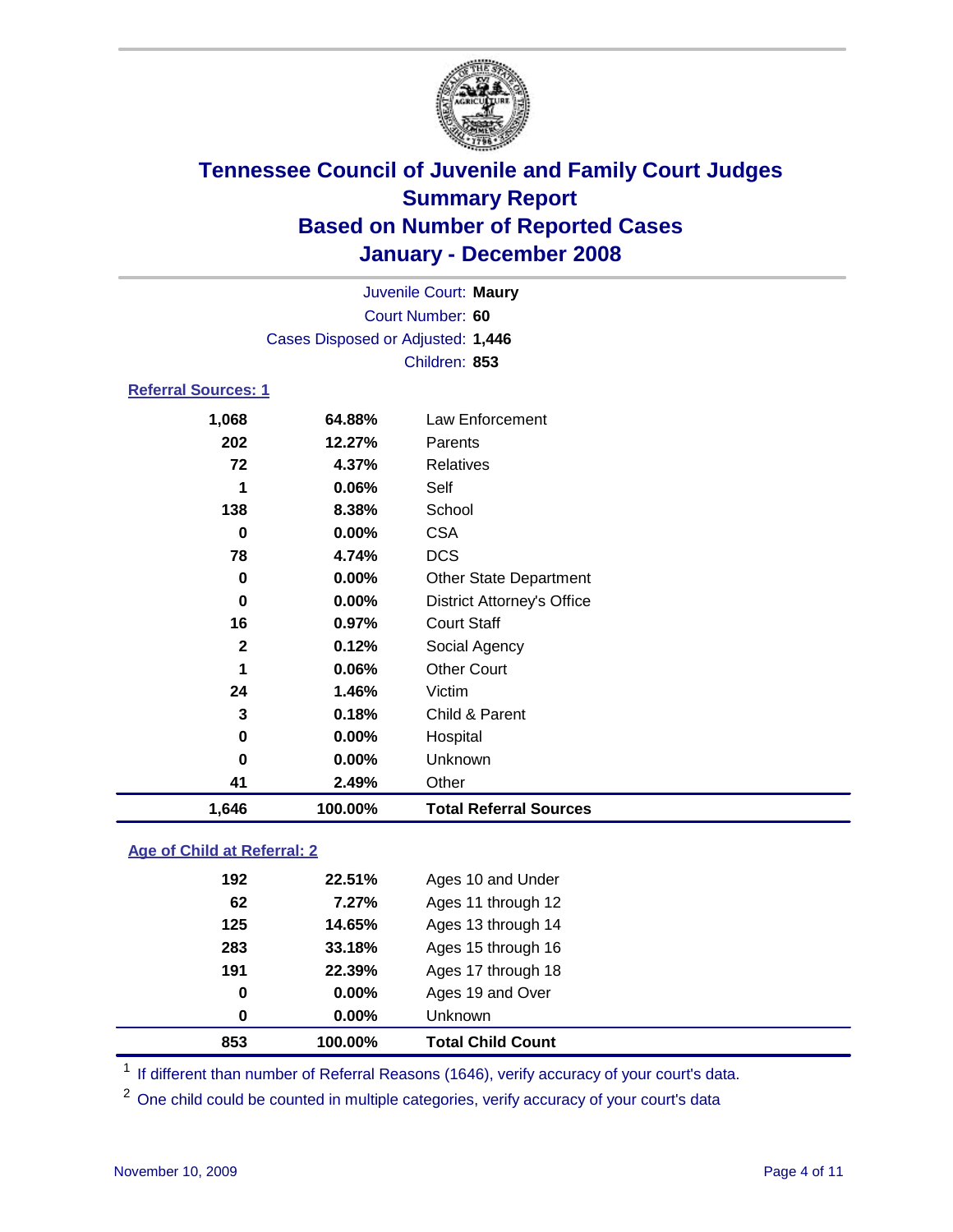

|                                         |         | Juvenile Court: Maury    |  |  |
|-----------------------------------------|---------|--------------------------|--|--|
| Court Number: 60                        |         |                          |  |  |
| Cases Disposed or Adjusted: 1,446       |         |                          |  |  |
|                                         |         | Children: 853            |  |  |
| Sex of Child: 1                         |         |                          |  |  |
| 480                                     | 56.27%  | Male                     |  |  |
| 363                                     | 42.56%  | Female                   |  |  |
| 10                                      | 1.17%   | Unknown                  |  |  |
| 853                                     | 100.00% | <b>Total Child Count</b> |  |  |
| Race of Child: 1                        |         |                          |  |  |
| 569                                     | 66.71%  | White                    |  |  |
| 199                                     | 23.33%  | African American         |  |  |
| $\bf{0}$                                | 0.00%   | Native American          |  |  |
| 1                                       | 0.12%   | Asian                    |  |  |
| 32                                      | 3.75%   | Mixed                    |  |  |
| 52                                      | 6.10%   | Unknown                  |  |  |
| 853                                     | 100.00% | <b>Total Child Count</b> |  |  |
| <b>Hispanic Origin: 1</b>               |         |                          |  |  |
| 52                                      | 6.10%   | Yes                      |  |  |
| 779                                     | 91.32%  | <b>No</b>                |  |  |
| 22                                      | 2.58%   | Unknown                  |  |  |
| 853                                     | 100.00% | <b>Total Child Count</b> |  |  |
| <b>School Enrollment of Children: 1</b> |         |                          |  |  |
| 650                                     | 76.20%  | Yes                      |  |  |
| 96                                      | 11.25%  | <b>No</b>                |  |  |
| 107                                     | 12.54%  | Unknown                  |  |  |
| 853                                     | 100.00% | <b>Total Child Count</b> |  |  |

One child could be counted in multiple categories, verify accuracy of your court's data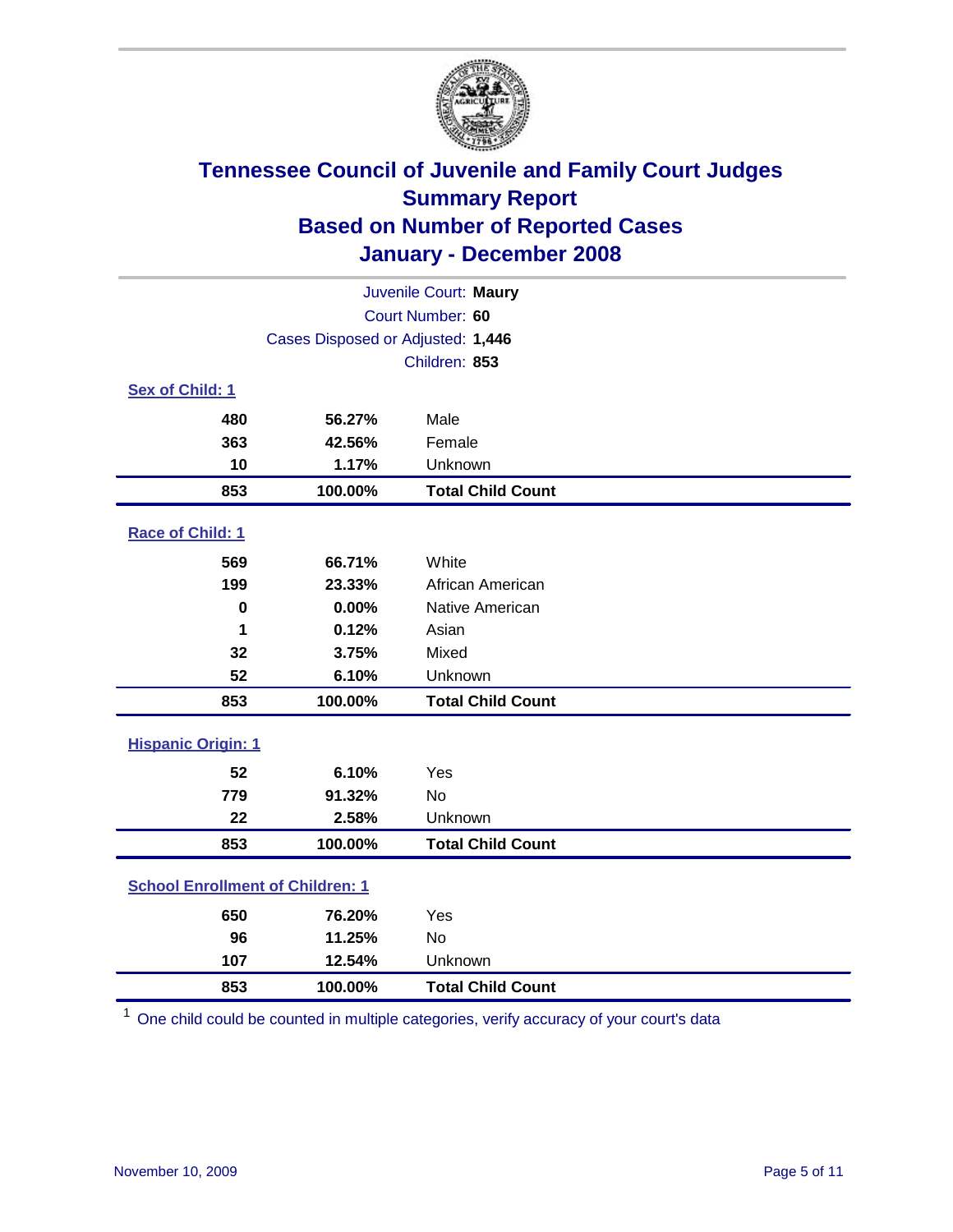

Court Number: **60** Juvenile Court: **Maury** Cases Disposed or Adjusted: **1,446** Children: **853**

#### **Living Arrangement of Child at Time of Referral: 1**

| 853 | 100.00%  | <b>Total Child Count</b>     |
|-----|----------|------------------------------|
| 18  | 2.11%    | Other                        |
| 107 | 12.54%   | Unknown                      |
| 3   | $0.35\%$ | Independent                  |
| 0   | $0.00\%$ | In an Institution            |
| 0   | $0.00\%$ | In a Residential Center      |
| 6   | 0.70%    | In a Group Home              |
| 7   | 0.82%    | With Foster Family           |
| 5   | 0.59%    | <b>With Adoptive Parents</b> |
| 97  | 11.37%   | <b>With Relatives</b>        |
| 63  | 7.39%    | With Father                  |
| 322 | 37.75%   | <b>With Mother</b>           |
| 62  | 7.27%    | With Mother and Stepfather   |
| 16  | 1.88%    | With Father and Stepmother   |
| 147 | 17.23%   | With Both Biological Parents |

#### **Type of Detention: 2**

| 1.446 | 100.00%  | <b>Total Detention Count</b> |
|-------|----------|------------------------------|
| 1     | 0.07%    | Other                        |
| 1,416 | 97.93%   | Does Not Apply               |
| 1     | 0.07%    | <b>Unknown</b>               |
| 0     | 0.00%    | <b>Psychiatric Hospital</b>  |
| 0     | 0.00%    | Jail - No Separation         |
| 0     | $0.00\%$ | Jail - Partial Separation    |
| 0     | $0.00\%$ | Jail - Complete Separation   |
| 27    | 1.87%    | Juvenile Detention Facility  |
| 1     | 0.07%    | Non-Secure Placement         |
|       |          |                              |

<sup>1</sup> One child could be counted in multiple categories, verify accuracy of your court's data

<sup>2</sup> If different than number of Cases (1446) verify accuracy of your court's data.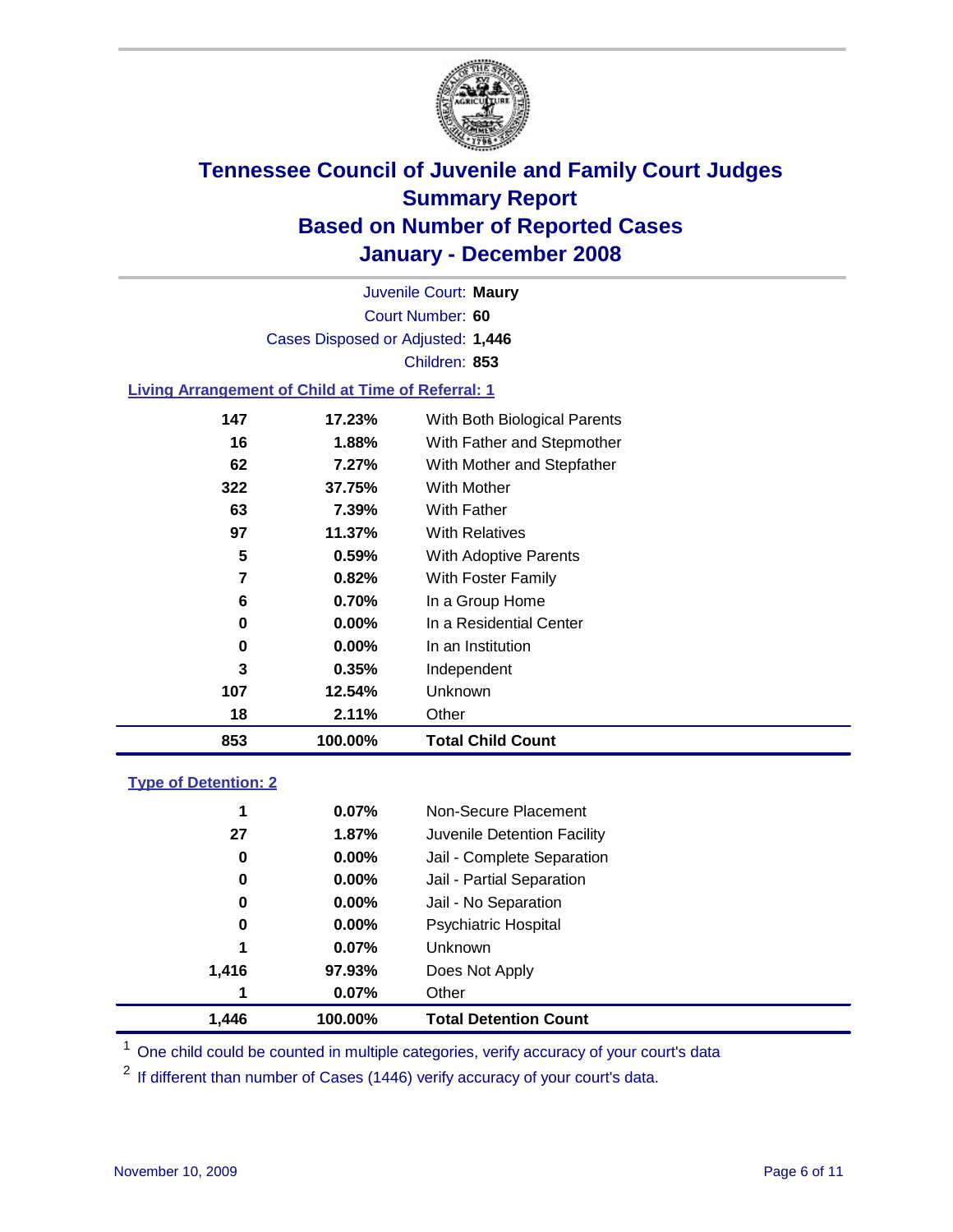

|                                                    | Juvenile Court: Maury             |                                      |  |  |  |  |
|----------------------------------------------------|-----------------------------------|--------------------------------------|--|--|--|--|
|                                                    | Court Number: 60                  |                                      |  |  |  |  |
|                                                    | Cases Disposed or Adjusted: 1,446 |                                      |  |  |  |  |
|                                                    | Children: 853                     |                                      |  |  |  |  |
| <b>Placement After Secure Detention Hearing: 1</b> |                                   |                                      |  |  |  |  |
| 5                                                  | 0.35%                             | Returned to Prior Living Arrangement |  |  |  |  |
| 16                                                 | 1.11%                             | Juvenile Detention Facility          |  |  |  |  |
| $\bf{0}$                                           | 0.00%                             | Jail                                 |  |  |  |  |
| $\bf{0}$                                           | 0.00%                             | Shelter / Group Home                 |  |  |  |  |
| 0                                                  | 0.00%                             | <b>Foster Family Home</b>            |  |  |  |  |
| $\bf{0}$                                           | 0.00%                             | Psychiatric Hospital                 |  |  |  |  |
|                                                    | 0.07%                             | Unknown                              |  |  |  |  |
| 1,424                                              | 98.48%                            | Does Not Apply                       |  |  |  |  |
| $\bf{0}$                                           | 0.00%                             | Other                                |  |  |  |  |
| 1,446                                              | 100.00%                           | <b>Total Placement Count</b>         |  |  |  |  |
|                                                    |                                   |                                      |  |  |  |  |
| <b>Intake Actions: 2</b>                           |                                   |                                      |  |  |  |  |
| 1,299                                              | 78.92%                            | <b>Petition Filed</b>                |  |  |  |  |
| 152                                                | 9.23%                             | <b>Motion Filed</b>                  |  |  |  |  |
| 161                                                | 9.78%                             | <b>Citation Processed</b>            |  |  |  |  |
| $\bf{0}$                                           | 0.00%                             | Notification of Paternity Processed  |  |  |  |  |
| $\bf{0}$                                           | 0.00%                             | Scheduling of Judicial Review        |  |  |  |  |
| $\bf{0}$                                           | 0.00%                             | Scheduling of Administrative Review  |  |  |  |  |
| 0                                                  | 0.00%                             | Scheduling of Foster Care Review     |  |  |  |  |
| $\bf{0}$                                           | 0.00%                             | Unknown                              |  |  |  |  |
| $\bf{0}$                                           | 0.00%                             | Does Not Apply                       |  |  |  |  |
| 34                                                 | 2.07%                             | Other                                |  |  |  |  |
| 1,646                                              | 100.00%                           | <b>Total Intake Count</b>            |  |  |  |  |

<sup>1</sup> If different than number of Cases (1446) verify accuracy of your court's data.

<sup>2</sup> If different than number of Referral Reasons (1646), verify accuracy of your court's data.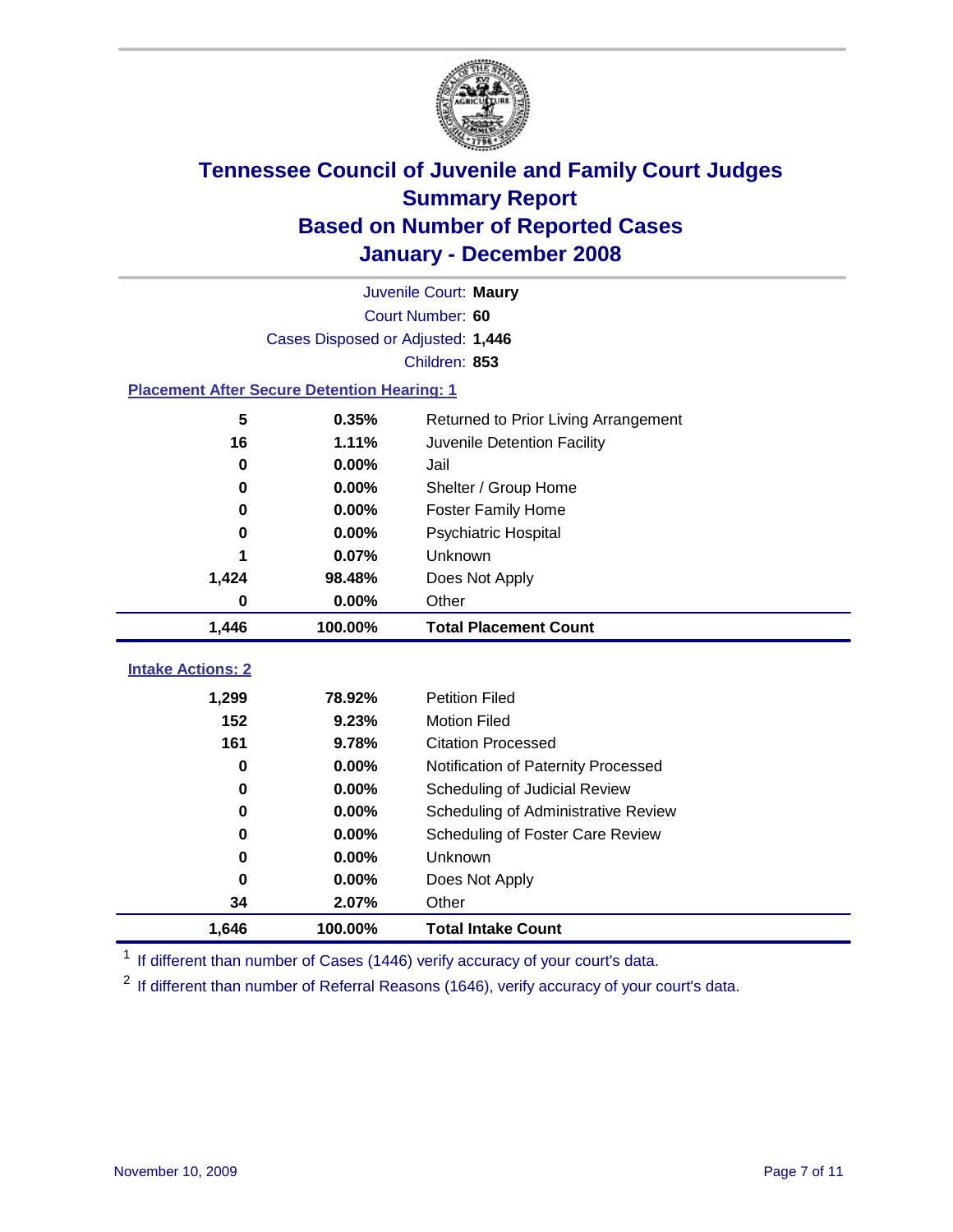

Court Number: **60** Juvenile Court: **Maury** Cases Disposed or Adjusted: **1,446** Children: **853**

#### **Last Grade Completed by Child: 1**

| 853         | 100.00% | <b>Total Child Count</b> |
|-------------|---------|--------------------------|
| 3           | 0.35%   | Other                    |
| 147         | 17.23%  | Unknown                  |
| 74          | 8.68%   | Never Attended School    |
| 5           | 0.59%   | Graduated                |
| 5           | 0.59%   | <b>GED</b>               |
| $\bf{0}$    | 0.00%   | Non-Graded Special Ed    |
| 42          | 4.92%   | 12th Grade               |
| 125         | 14.65%  | 11th Grade               |
| 130         | 15.24%  | 10th Grade               |
| 132         | 15.47%  | 9th Grade                |
| 77          | 9.03%   | 8th Grade                |
| 41          | 4.81%   | 7th Grade                |
| 32          | 3.75%   | 6th Grade                |
| 17          | 1.99%   | 5th Grade                |
| 7           | 0.82%   | 4th Grade                |
| 6           | 0.70%   | 3rd Grade                |
| 1           | 0.12%   | 2nd Grade                |
| 7           | 0.82%   | 1st Grade                |
| $\mathbf 2$ | 0.23%   | Kindergarten             |
| $\bf{0}$    | 0.00%   | Preschool                |
| $\bf{0}$    | 0.00%   | Too Young for School     |

### **Enrolled in Special Education: 1**

| <b>Total Child Count</b><br>853<br>100.00% |  |
|--------------------------------------------|--|
| 193<br>22.63%<br>Unknown                   |  |
| 596<br>No<br>69.87%                        |  |
| 7.50%<br>Yes<br>64                         |  |

One child could be counted in multiple categories, verify accuracy of your court's data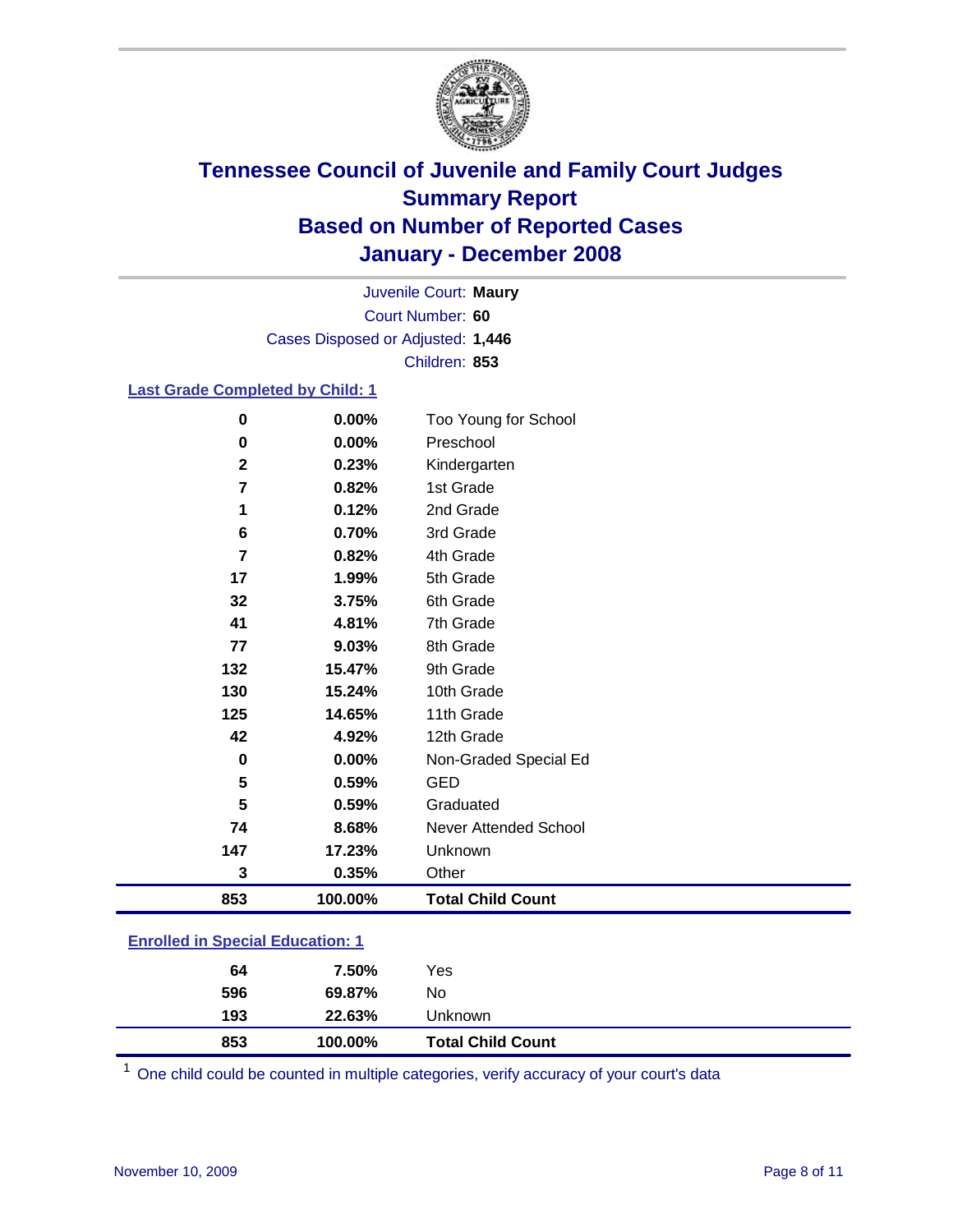

|                              |                                   | Juvenile Court: Maury     |
|------------------------------|-----------------------------------|---------------------------|
|                              |                                   | Court Number: 60          |
|                              | Cases Disposed or Adjusted: 1,446 |                           |
|                              |                                   | Children: 853             |
| <b>Action Executed By: 1</b> |                                   |                           |
| 1,603                        | 97.39%                            | Judge                     |
| $\mathbf{2}$                 | 0.12%                             | Referee                   |
| 0                            | $0.00\%$                          | <b>YSO</b>                |
| 41                           | 2.49%                             | Other                     |
| 0                            | $0.00\%$                          | Unknown                   |
| 1,646                        | 100.00%                           | <b>Total Action Count</b> |

#### **Formal / Informal Actions: 1**

| 128          | 7.78%    | Dismissed                                        |
|--------------|----------|--------------------------------------------------|
| 150          | 9.11%    | Retired / Nolle Prosequi                         |
| 334          | 20.29%   | <b>Complaint Substantiated Delinquent</b>        |
| 549          | 33.35%   | <b>Complaint Substantiated Status Offender</b>   |
| 49           | 2.98%    | <b>Complaint Substantiated Dependent/Neglect</b> |
| 0            | 0.00%    | <b>Complaint Substantiated Abused</b>            |
| 0            | $0.00\%$ | <b>Complaint Substantiated Mentally III</b>      |
| 8            | 0.49%    | Informal Adjustment                              |
| 0            | 0.00%    | <b>Pretrial Diversion</b>                        |
| 18           | 1.09%    | <b>Transfer to Adult Court Hearing</b>           |
| $\mathbf{2}$ | 0.12%    | Charges Cleared by Transfer to Adult Court       |
| 58           | 3.52%    | Special Proceeding                               |
| 1            | 0.06%    | <b>Review Concluded</b>                          |
| 37           | 2.25%    | Case Held Open                                   |
| 312          | 18.96%   | Other                                            |
| 0            | $0.00\%$ | <b>Unknown</b>                                   |
| 1,646        | 100.00%  | <b>Total Action Count</b>                        |

<sup>1</sup> If different than number of Referral Reasons (1646), verify accuracy of your court's data.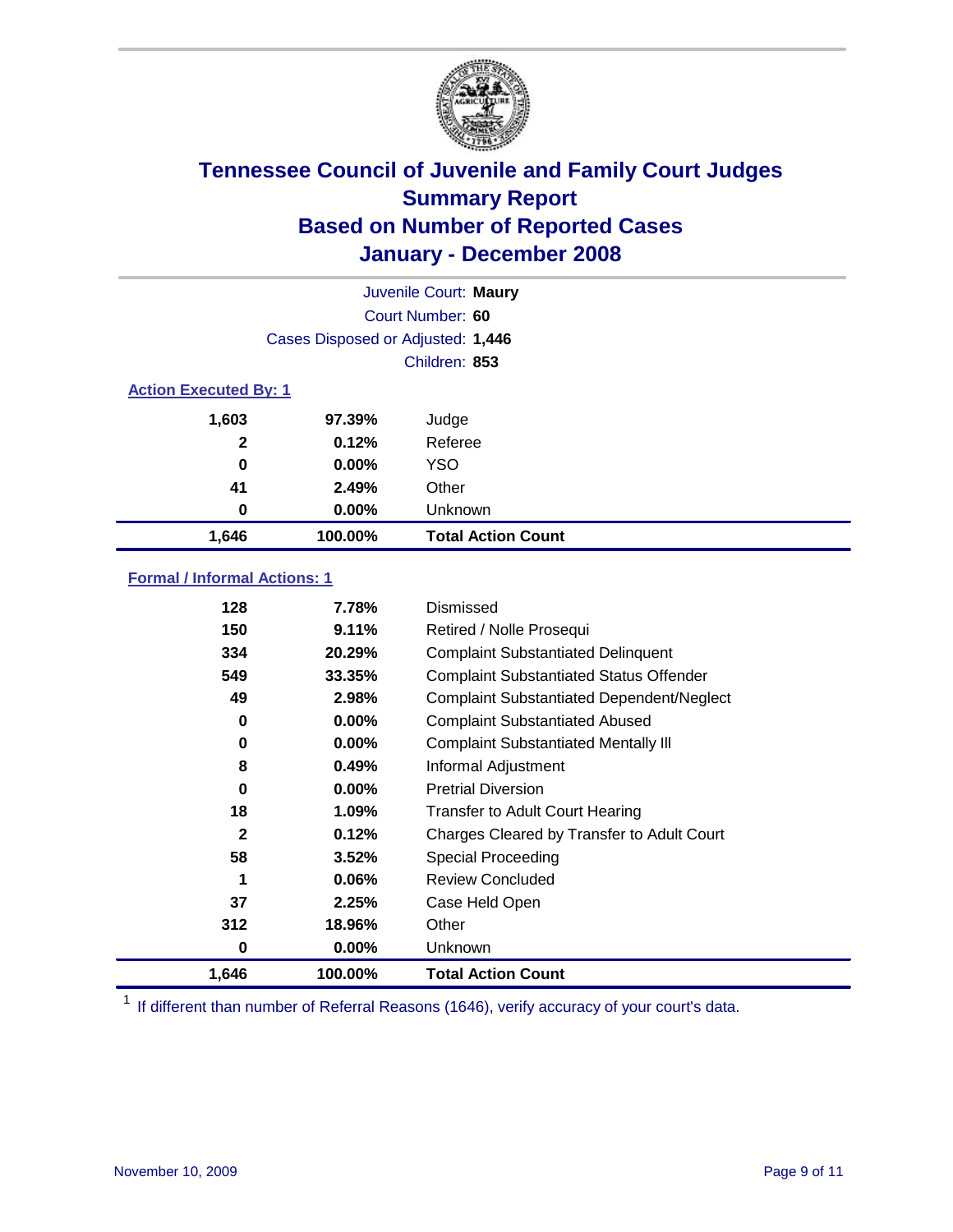

|          | Juvenile Court: Maury                                 |
|----------|-------------------------------------------------------|
|          | Court Number: 60                                      |
|          |                                                       |
|          | Children: 853                                         |
|          | There can be multiple outcomes for one child or case. |
| 6.00%    | Case Dismissed                                        |
| 8.62%    | Case Retired or Nolle Prosequi                        |
| 0.04%    | Warned / Counseled                                    |
| 1.63%    | <b>Held Open For Review</b>                           |
| 1.52%    | Supervision / Probation to Juvenile Court             |
| 0.04%    | <b>Probation to Parents</b>                           |
| 4.56%    | Referral to Another Entity for Supervision / Service  |
| 1.29%    | Referred for Mental Health Counseling                 |
| 0.65%    | Referred for Alcohol and Drug Counseling              |
| 0.04%    | Referred to Alternative School                        |
| 0.00%    | Referred to Private Child Agency                      |
| 1.29%    | Referred to Defensive Driving School                  |
| 2.13%    | Referred to Alcohol Safety School                     |
| 0.04%    | Referred to Juvenile Court Education-Based Program    |
| 0.19%    | Driver's License Held Informally                      |
| 0.04%    | <b>Voluntary Placement with DMHMR</b>                 |
| 0.00%    | <b>Private Mental Health Placement</b>                |
| 0.00%    | <b>Private MR Placement</b>                           |
| 0.04%    | Placement with City/County Agency/Facility            |
| 0.04%    | Placement with Relative / Other Individual            |
| 2.62%    | Fine                                                  |
| 14.47%   | <b>Public Service</b>                                 |
| 1.86%    | Restitution                                           |
| 0.00%    | <b>Runaway Returned</b>                               |
| 1.14%    | No Contact Order                                      |
| $0.00\%$ | Injunction Other than No Contact Order                |
| 1.60%    | <b>House Arrest</b>                                   |
| 0.27%    | <b>Court Defined Curfew</b>                           |
| 0.00%    | Dismissed from Informal Adjustment                    |
| 0.00%    | <b>Dismissed from Pretrial Diversion</b>              |
| 0.04%    | <b>Released from Probation</b>                        |
| 0.49%    | <b>Transferred to Adult Court</b>                     |
| 0.00%    | <b>DMHMR Involuntary Commitment</b>                   |
|          | Cases Disposed or Adjusted: 1,446                     |